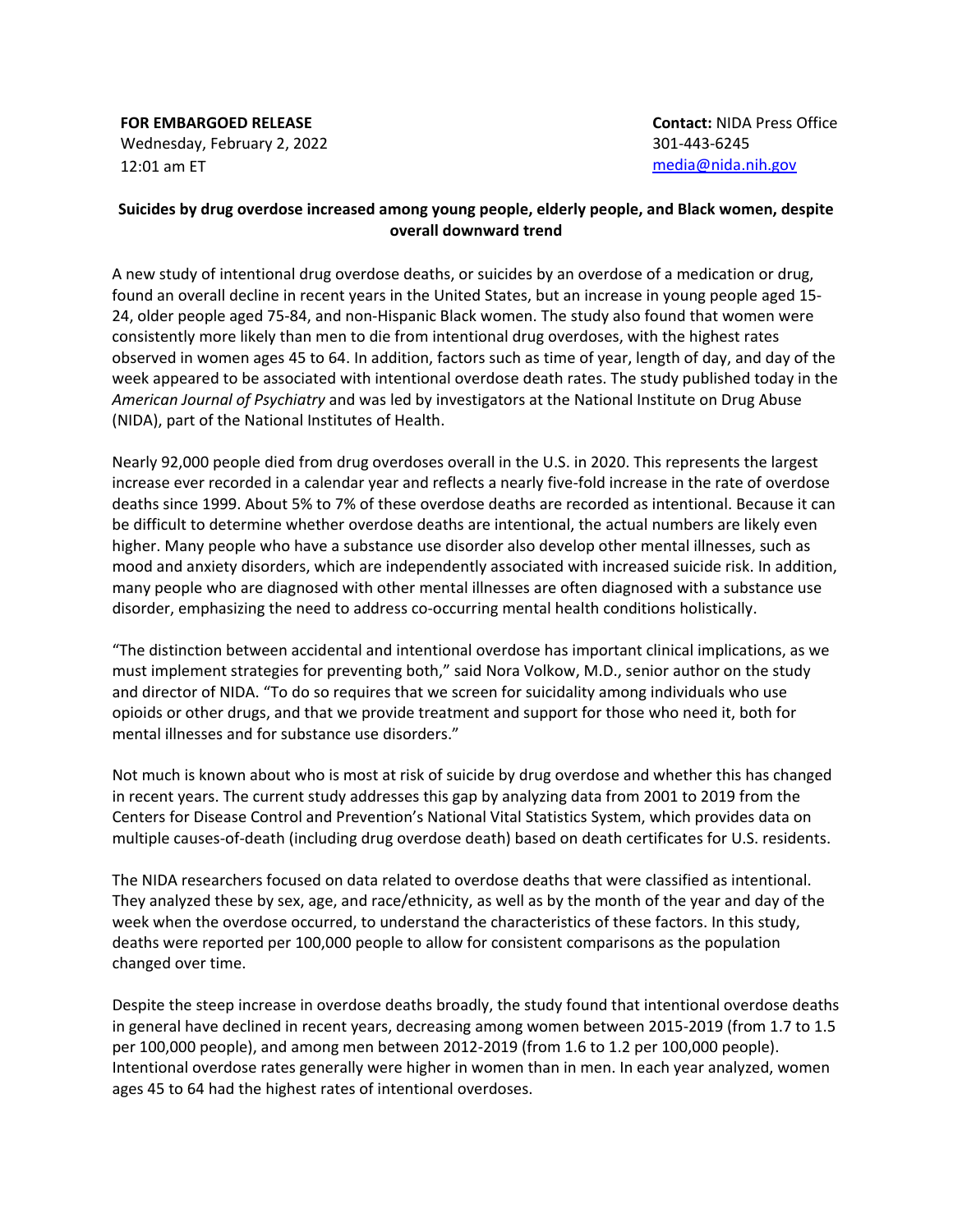However, the investigators also found that age-adjusted intentional drug overdose deaths continued to rise in certain population subgroups. Notably, the rates increased among:

- young men ages 15 to 24 (from 0.6 per 100,000 people in 2015 to 0.8 in 2019)
- young women ages 15 to 24 (from 0.6 per 100,000 people in 2014 to 1.0 in 2019)
- older men ages 75 to 84 (from 0.7 per 100,000 people in 2001 to 1.6 in 2019)
- older women ages 75 to 84 (from 0.8 per 100,000 people in 2001 to 1.7 in 2019), and
- non-Hispanic Black women (from 0.4 per 100,000 people in 2013 to 0.7 in 2019).

The researchers also investigated when overdose deaths were most likely to occur in terms of both days of the week and months of the year. They found that intentional overdose rates were highest on Mondays and lowest on weekends (Friday to Sunday). The researchers pointed out that social factors, such as increased social interactions over the weekend or a reluctance to begin the work week, may contribute to the variability.

Intentional overdose rates also varied by month, with lowest rates noted in December and highest rates in late spring and summer. These findings align with previous observations of seasonal variations in suicide risk. The authors posited some theories that may help explain this pattern, noting that both social and biological factors may play a role in these fluctuations. For instance, low rates in December may be related to a more positive and hopeful mood during the holiday season. Furthermore, they noted that the increase in intentional overdose risk with longer daylight hours in May through August may be related to seasonal changes in the availability of molecules called mu opioid receptors in the brain. These opioid receptors influence mood and behaviors and are targets of opioid drugs, the most frequent substances identified in intentional overdose deaths.

"This research underscores the importance of external support structures and environmental factors in determining a person's suicide risk," said Emily Einstein, Ph.D., chief of NIDA's Science Policy Branch and an author on the study. "The risk of intentional overdoses, and suicide risk in general, is not static. This is crucial for clinicians to keep in mind, as they may need to assess patients' suicide risk frequently rather than at one point in time. It is also important for friends and family members of people who may be at an increased risk of suicide, and for those people themselves, so that they can be aware of the greatest periods of risk and seek help when needed."

*If you or someone you know is in crisis and needs immediate help, call the [National Suicide Prevention](https://suicidepreventionlifeline.org/)  [Lifeline](https://suicidepreventionlifeline.org/) at 1-800-273-TALK (8255). [Learn more about suicide prevention](https://www.nimh.nih.gov/health/topics/suicide-prevention/) and ways you can help someone who might be at risk for self-harm.*

**Reference:** B Han, WM Compton, EB Einstein, J Cotto, JA Hobin, JB Stein, ND Volkow. [Intentional drug](https://ajp.psychiatryonline.org/doi/10.1176/appi.ajp.2021.21060604)  overdose deaths [in the United States.](https://ajp.psychiatryonline.org/doi/10.1176/appi.ajp.2021.21060604) *The American Journal of Psychiatry.* DOI: 10.1176/appi.ajp.2021.21060604 (2022).

###

**About the National Institute on Drug Abuse (NIDA):** NIDA is a component of the National Institutes of Health, U.S. Department of Health and Human Services. NIDA supports most of the world's research on the health aspects of drug use and addiction. The Institute carries out a large variety of programs to inform policy, improve practice, and advance addiction science. For more information about NIDA and its programs, visi[t www.nida.nih.gov.](http://www.nida.nih.gov/)

**About the National Institutes of Health (NIH):** NIH, the nation's medical research agency, includes 27